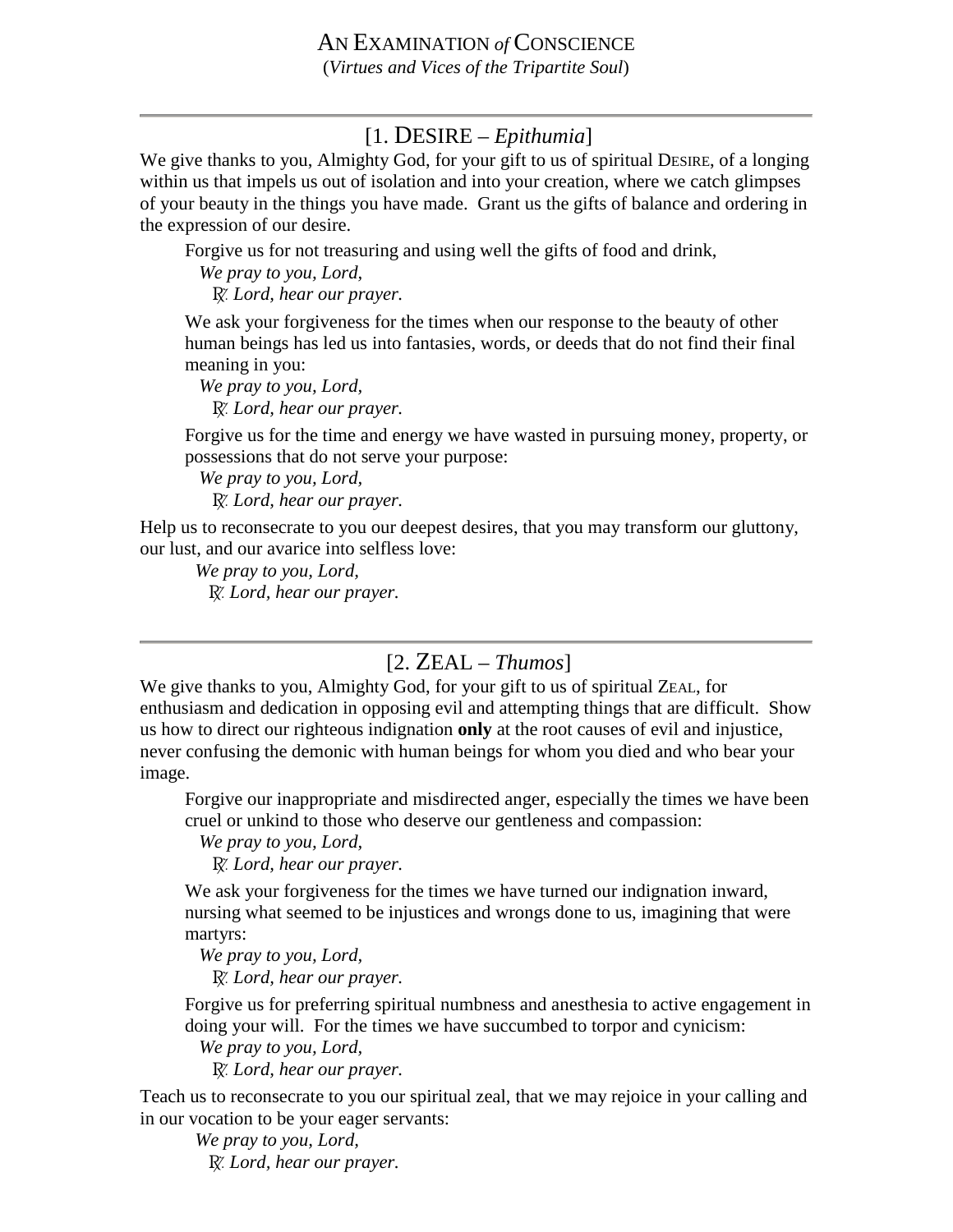## [3. VISION – *Nous/Theoria*]

We give you thanks, Almighty God, for your gift to us of spiritual VISION and thirst for truth. Grant us the gift of prudence, of knowing how and when to proclaim your Good News in words and images your people can understand. Make us constantly aware of how much we receive from them and from you.

We ask your forgiveness for the times we have imagined that we are the origin of the good we do. For refusing to acknowledge that everything we are is a gift we have received from your people and from you:

 *We pray to you, Lord,*  ∫ *Lord, hear our prayer.*

Forgive our superficiality, our failure to acknowledge and proclaim your presence in the world, and especially in the people you have created:

 *We pray to you, Lord,*  ∫ *Lord, hear our prayer.*

We ask your forgiveness for the times we have preferred isolation and separation to community and engagement, for viewing people and circumstances as means to our ends, rather than as reflections of your splendor – in short, for preferring hell to heaven:

 *We pray to you, Lord,*  ∫ *Lord, hear our prayer.*

Lord, you are the author of our DESIRE, our ZEAL and our capacity for CONTEMPLATION. Renew and restore your gifts within us, and accept the offering we now make to you of all we are. Forgive, heal, and transform us:

 *We pray to you, Lord,* ∫ *Lord, hear our prayer.*

We pray together as our Lord Jesus taught us: *Our Father ...*